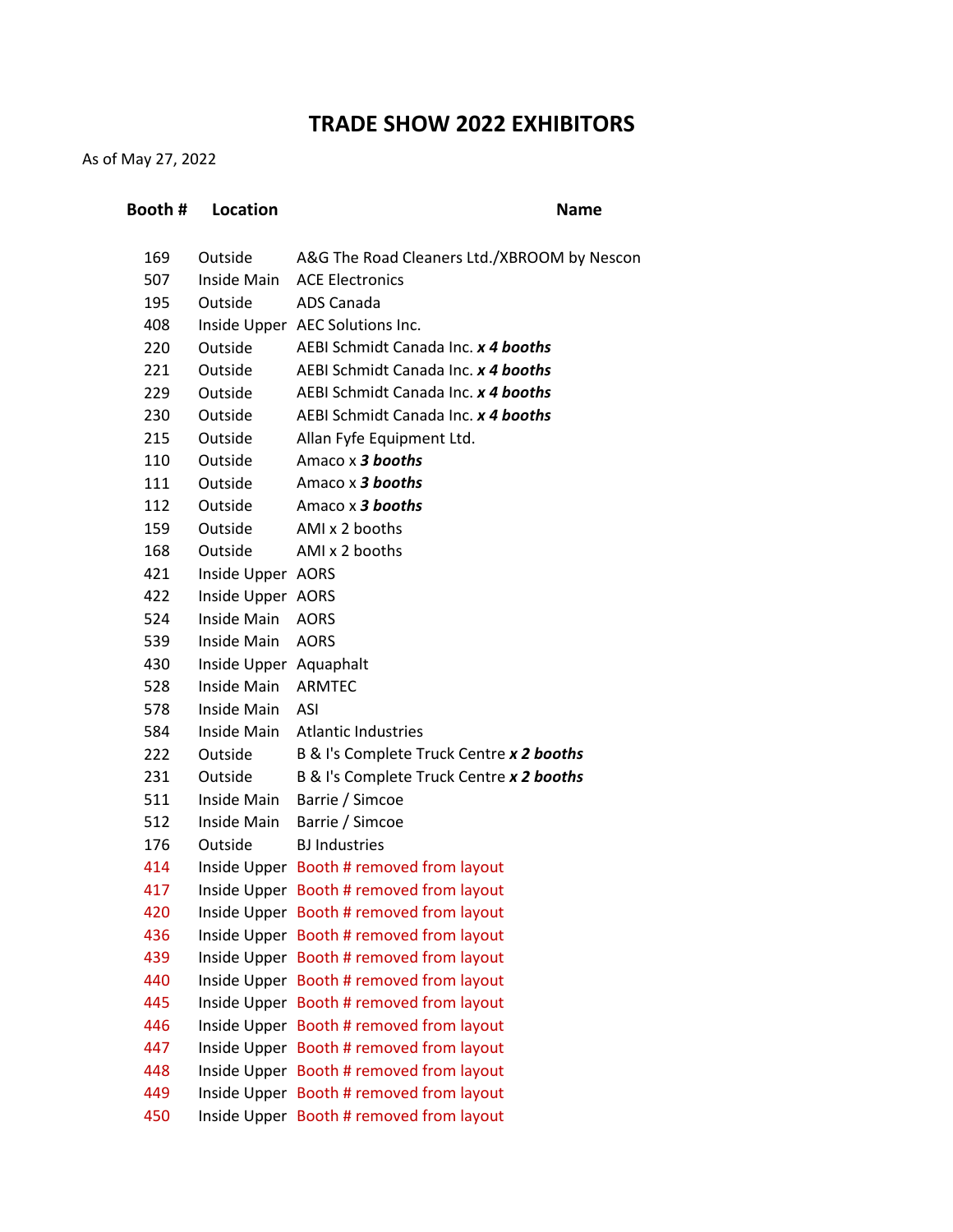Inside Main Booth # removed from layout Inside Main Brigade Electronics Inside Main Britespan Bulding Systems of Ontario Inside Upper Bryan's Auction Services Inside Upper Buff Canada Inside Upper Canada Heavy Equipment College Inside Main Canada Safety Systems Inside Main Canadian Control Devices Inside Main Canadian Heat Transfer Solutions Inside Upper Cansel Survey Inside Upper Carrier Centers Inside Main CASE Canada Inside Main Cedar Signs x *3 booths* Inside Main Cedar Signs x *3 booths* Inside Main Cedar Signs x *3 booths* Inside Main Champion Industrial Equipment Inside Main Charles Jones Industrial *x 2 booths* Inside Main Charles Jones Industrial *x 2 booths* Outside City View Specialty Vehicles *x 2 booths* Outside City View Specialty Vehicles *x 2 booths* Inside Upper CleanCrete Cutting Ltd. Inside Main Cleanfix North America Inc. Outside CM Equipment Ontario Inc. *x 2 booths* Outside CM Equipment Ontario Inc. *x 2 booths* Outside Colvoy Equipment x *4 booths*  Outside Colvoy Equipment x *4 booths*  Outside Colvoy Equipment x *4 booths*  Outside Colvoy Equipment x *4 booths*  Inside Main Compass Minerals Inside Upper Compliant Trucking Inc. Inside Main ConCast Pipe Inside Upper Construction Workplace Safety Outside Cooper Equipment Rentals 135 Outside Core Equipment Inside Main Cornell Construction Inside Main Crafco Inc. Outside Craig Engineering Manufacturing Outside Creighton Rock Drill Ltd. Inside Main CT Environmental Outside Cubex *x 4 booths* Outside Cubex *x 4 booths* Outside Cubex *x 4 booths* Outside Cubex *x 4 booths* Outside Currie Truck Centre *x 2 booths* Outside Currie Truck Centre *x 2 booths* Inside Main Da-Lee Inside Upper DCS Group / ARI-Hetra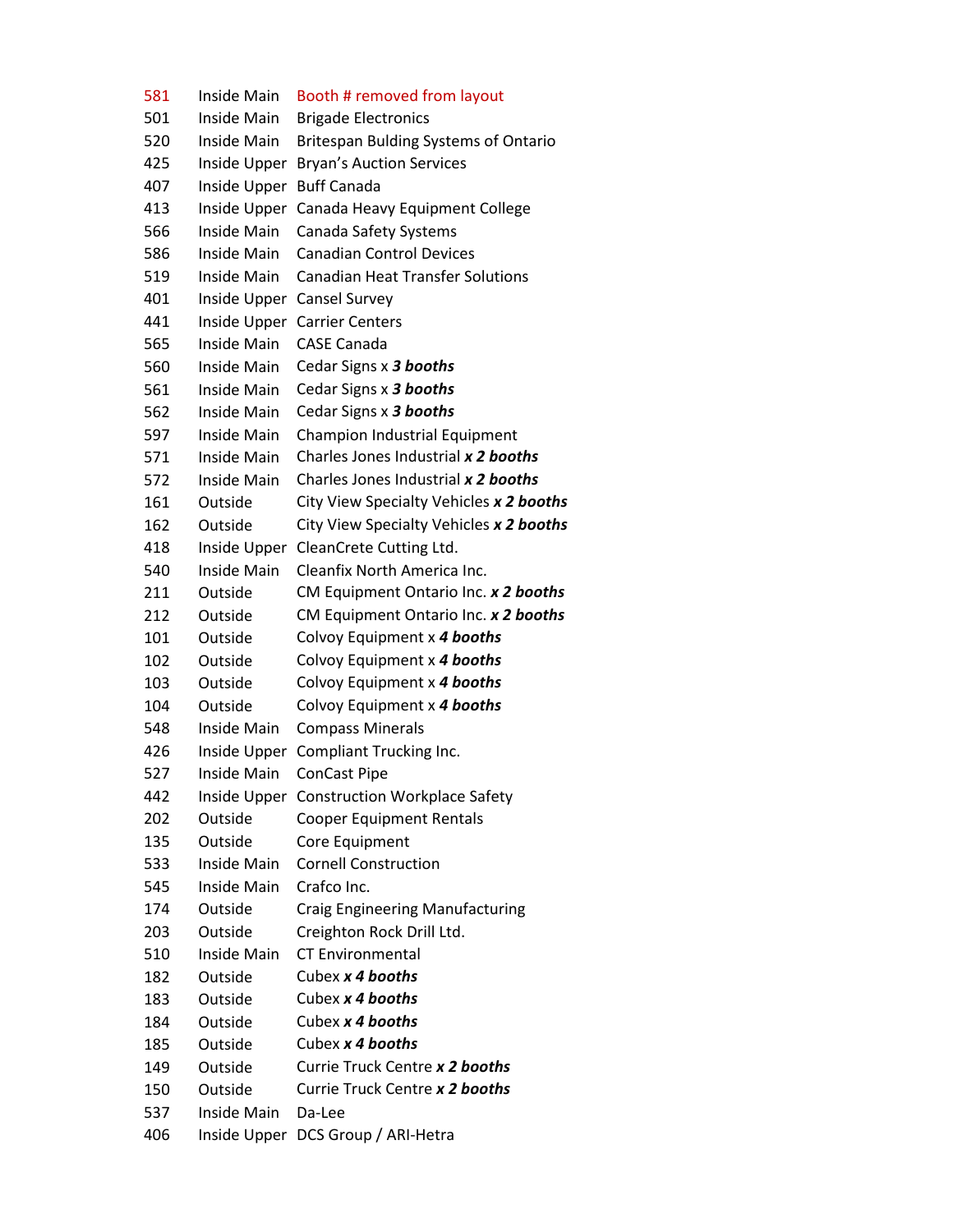| 567 | Inside Main              | Denso North America                         |
|-----|--------------------------|---------------------------------------------|
| 505 | Inside Main              | DiCan x 2 booths                            |
| 506 | Inside Main              | DiCan x 2 booths                            |
| 245 | Outside                  | <b>DriveWise</b>                            |
| 246 | Outside                  | <b>DriveWise</b>                            |
| 247 | Outside                  | <b>DriveWise</b>                            |
| 589 | Inside Main              | <b>DriveWise</b>                            |
| 114 | Outside                  | Duncor x 2 booths                           |
| 119 | Outside                  | Duncor x 2 booths                           |
| 136 | Outside                  | Dynablast                                   |
| 173 | Outside                  | Eddynet Inc.                                |
| 207 | Outside                  | Eloquip                                     |
| 208 | Outside                  | Enduraquip Inc.                             |
| 224 | Outside                  | <b>Equipment Ontario</b>                    |
| 233 | Outside                  | <b>Equipment Ontario</b>                    |
| 160 | Outside                  | <b>Equipments Plannord Ltee</b>             |
| 438 | Inside Upper Flodraulic  |                                             |
| 429 | Inside Upper Fuel Lock   |                                             |
| 234 | Outside                  | G.F. Preston Ltd.                           |
| 444 | Inside Upper Gentem Inc. |                                             |
| 542 | Inside Main              | Geotab                                      |
| 433 |                          | Inside Upper GIR Nord Amerique Inc.         |
| 515 | Inside Main              | <b>GO EVO</b>                               |
| 516 | Inside Main              | <b>GO EVO</b>                               |
| 508 | Inside Main              | GovDeals                                    |
| 556 | Inside Main              | Green Lea Ag Centre                         |
| 134 | Outside                  | Green Stream Lawn and Vegetation x 2 booths |
| 139 | Outside                  | Green Stream Lawn and Vegetation x 2 booths |
| 593 |                          | Inside Main Grote Industries Canada         |
| 423 |                          | Inside Upper Groundforce Training           |
| 424 |                          | Inside Upper Groundforce Training           |
| 432 |                          | Inside Upper Groupe Sd Distribution Canada  |
| 575 | Inside Main              | <b>Guildwood Farms Inc.</b>                 |
| 250 | Outside                  | <b>Accessible Parking</b>                   |
| 251 | Outside                  | <b>Accessible Parking</b>                   |
| 252 | Outside                  | <b>Accessible Parking</b>                   |
| 253 | Outside                  | <b>Accessible Parking</b>                   |
| 254 | Outside                  | <b>Accessible Parking</b>                   |
| 255 | Outside                  | <b>Accessible Parking</b>                   |
| 256 | Outside                  | <b>Accessible Parking</b>                   |
| 257 | Outside                  | <b>Accessible Parking</b>                   |
| 258 | Outside                  | <b>Accessible Parking</b>                   |
| 259 | Outside                  | <b>Accessible Parking</b>                   |
| 152 | Outside                  | Heat Design Equipment x 2 booths            |
| 153 | Outside                  | Heat Design Equipment x 2 booths            |
| 564 | Inside Main              | Hubb Cap (E.S. Hubbell)                     |
| 419 | Inside Upper             | iMVR                                        |
|     |                          |                                             |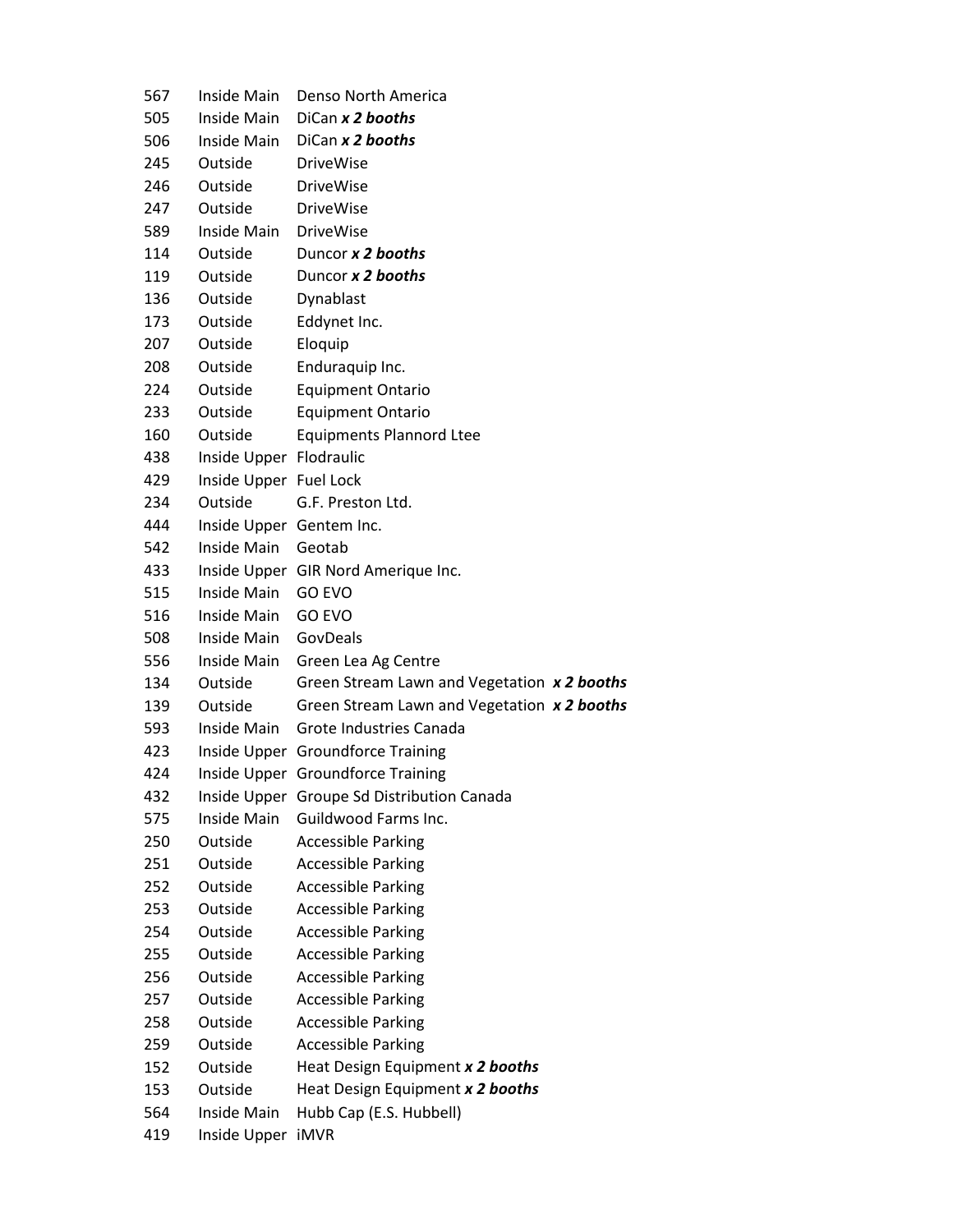| 544 | Inside Main        | Infrastructure Health & Safety Association (IHSA)                           |
|-----|--------------------|-----------------------------------------------------------------------------|
| 404 |                    | Inside Upper Infrastructure Magazine                                        |
| 594 | Inside Main        | Innovative Surface Solutions x 2 booths                                     |
| 595 | Inside Main        | Innovative Surface Solutions x 2 booths                                     |
| 177 | Outside            | Insta-Mix (Division Ontario) x 2 booths                                     |
| 178 | Outside            | Insta-Mix (Division Ontario) x 2 booths                                     |
| 570 | Inside Main        | <b>IPEX</b>                                                                 |
| 113 | Outside            | IPS International Power Systems                                             |
| 529 | Inside Main        | <b>IRIS</b>                                                                 |
| 147 | Outside            | J & S Performance and Distribution x 2 booths                               |
| 148 | Outside            | J & S Performance and Distribution x 2 booths                               |
| 172 | Outside            | JA Larue                                                                    |
| 126 | Outside            | JD Brule Equipment                                                          |
| 435 |                    | Inside Upper JJ Downs Industrial Plastics Inc.                              |
| 115 | Outside            | Jade Equipment x 9 booths                                                   |
| 116 | Outside            | Jade Equipment x 9 booths                                                   |
| 117 | Outside            | Jade Equipment x 9 booths                                                   |
| 118 | Outside            | Jade Equipment x 9 booths                                                   |
| 120 | Outside            | Jade Equipment x 9 booths                                                   |
| 121 | Outside            | Jade Equipment x 9 booths                                                   |
| 122 | Outside            | Jade Equipment x 9 booths                                                   |
| 123 | Outside            | Jade Equipment x 9 booths                                                   |
| 504 | Inside Main        | Jade Equipment x 9 booths                                                   |
| 192 | Outside            | Joe Johnson x 6 booths                                                      |
| 193 | Outside            | Joe Johnson x 6 booths                                                      |
| 199 | Outside            | Joe Johnson x 6 booths                                                      |
| 200 | Outside            | Joe Johnson x 6 booths                                                      |
| 601 | Inside Main        | Joe Johnson x 6 booths                                                      |
| 602 | Inside Main        | Joe Johnson x 6 booths                                                      |
| 443 |                    | Inside Upper Johnson Air Drone Service                                      |
| 201 | Outside            | Johnstone Brothers Equipment Corp.                                          |
| 170 | Outside            | Kaercher Municipal North America (formerly Holder Tractors Inc.) x 3 booths |
| 171 | Outside            | Kaercher Municipal North America (formerly Holder Tractors Inc.) x 3 booths |
| 543 | <b>Inside Main</b> | Kaercher Municipal North America (formerly Holder Tractors Inc.) x 3 booths |
| 523 | Inside Main        | <b>Krown Rust Control</b>                                                   |
| 130 | Outside            | Leading Edge Equipment Ltd. x 2 booths                                      |
| 131 | Outside            | Leading Edge Equipment Ltd. x 2 booths                                      |
| 154 | Outside            | Lewis Motor Sales/International Truck x 2 booths                            |
| 502 | Inside Main        | Lewis Motor Sales/International Truck x 2 booths                            |
| 585 | Inside Main        | <b>Lightning Equipment Sales</b>                                            |
| 517 | Inside Main        | Lubecore International Inc.                                                 |
| 579 | Inside Main        | Maccaferri Canada                                                           |
| 137 | Outside            | Marathon Equipment Inc. x 2 booths                                          |
| 138 | Outside            | Marathon Equipment Inc. x 2 booths                                          |
| 181 | Outside            | Masters Golf Carts and Utility Vehicles x 2 booths                          |
| 188 | Outside            | Masters Golf Carts and Utility Vehicles x 2 booths                          |
| 569 | Inside Main        | <b>Maximum Signs</b>                                                        |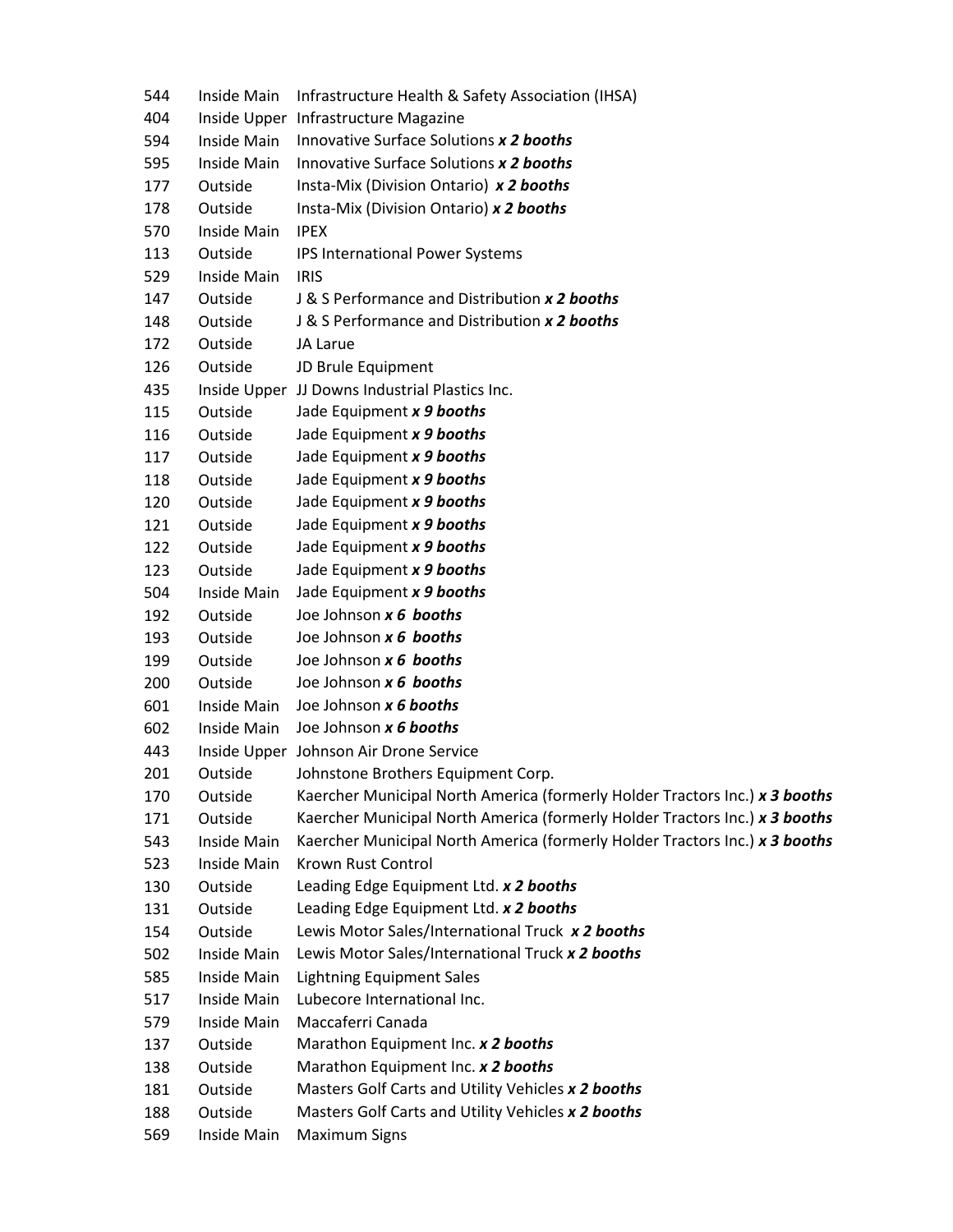| 525 | Inside Main  | McCann Redi-Mix Inc.                                           |
|-----|--------------|----------------------------------------------------------------|
| 235 | Outside      | McGill Equipment x 2 booths                                    |
| 236 | Outside      | McGill Equipment x 2 booths                                    |
| 431 |              | Inside Upper MEOA - Municipal Equipment & Operator Association |
| 124 | Outside      | Metal Pless Equipment x 2 booths                               |
| 129 | Outside      | Metal Pless Equipment x 2 booths                               |
| 536 | Inside Main  | Miller Group                                                   |
| 204 | Outside      | Miska Trailer Factory                                          |
| 205 | Outside      | <b>Miska Trailer Factory</b>                                   |
| 535 | Inside Main  | <b>MSO Construction</b>                                        |
| 576 | Inside Main  | NLS Products x 2 booths                                        |
| 577 | Inside Main  | NLS Products x 2 booths                                        |
| 559 | Inside Main  | Northern Mat & Bridge                                          |
| 518 | Inside Main  | <b>Nuclear Waste Management Organization</b>                   |
| 551 | Inside Main  | <b>OGRA</b>                                                    |
| 557 | Inside Main  | Onspot of North America, Inc.                                  |
| 555 | Inside Main  | Ontario 1 Call                                                 |
| 415 |              | Inside Upper Ontario Asphalt Pavement Council                  |
| 151 | Outside      | <b>Ontario Hotsy</b>                                           |
| 409 |              | Inside Upper Pen80 Products                                    |
| 554 | Inside Main  | Phil Larochelle Equipement Inc.                                |
| 582 | Inside Main  | <b>Pollard Highway Products</b>                                |
| 580 | Inside Main  | Poly-Mor Canada Inc.                                           |
| 175 | Outside      | <b>Precision Industries</b>                                    |
| 568 | Inside Main  | Pro Fleet Care                                                 |
| 573 | Inside Main  | Pro-Line Fittings East Inc.                                    |
| 509 | Inside Main  | Provix                                                         |
| 225 | Outside      | <b>Raytel Fleet Outfitters</b>                                 |
| 530 | Inside Main  | <b>RB Enterprise</b>                                           |
| 553 | Inside Main  | Road Maintenance Equipment & Services                          |
| 596 | Inside Main  | Roto-Mill Inc.                                                 |
| 546 | Inside Main  | Sewer Technologies Inc.                                        |
| 125 | Outside      | Shaw Bros. Limited                                             |
| 416 |              | Inside Upper Signalisation Kalitec Inc.                        |
| 165 | Outside      | <b>Silt Sock Environmental</b>                                 |
| 410 |              | Inside Upper SkyHawk by Telus                                  |
| 591 | Inside Main  | Soleno x 2 booths                                              |
| 592 | inside Main  | Soleno x 2 booths                                              |
| 402 |              | Inside Upper Spence Print Solutions                            |
| 144 | Outside      | Stinson Owl Lite x 2 booths                                    |
| 145 | Outside      | Stinson Owl Lite x 2 booths                                    |
| 541 | Inside Main  | <b>Superior Road Products</b>                                  |
| 164 | Outside      | Sweeprite                                                      |
| 588 | Inside Main  | <b>SWS Canada</b>                                              |
| 526 | Inside Main  | TBL Durables Inc.                                              |
| 550 | Inside Main  | TC Energy (Trans Canada)                                       |
| 427 | Inside Upper | Telequip Systems x 2 booths                                    |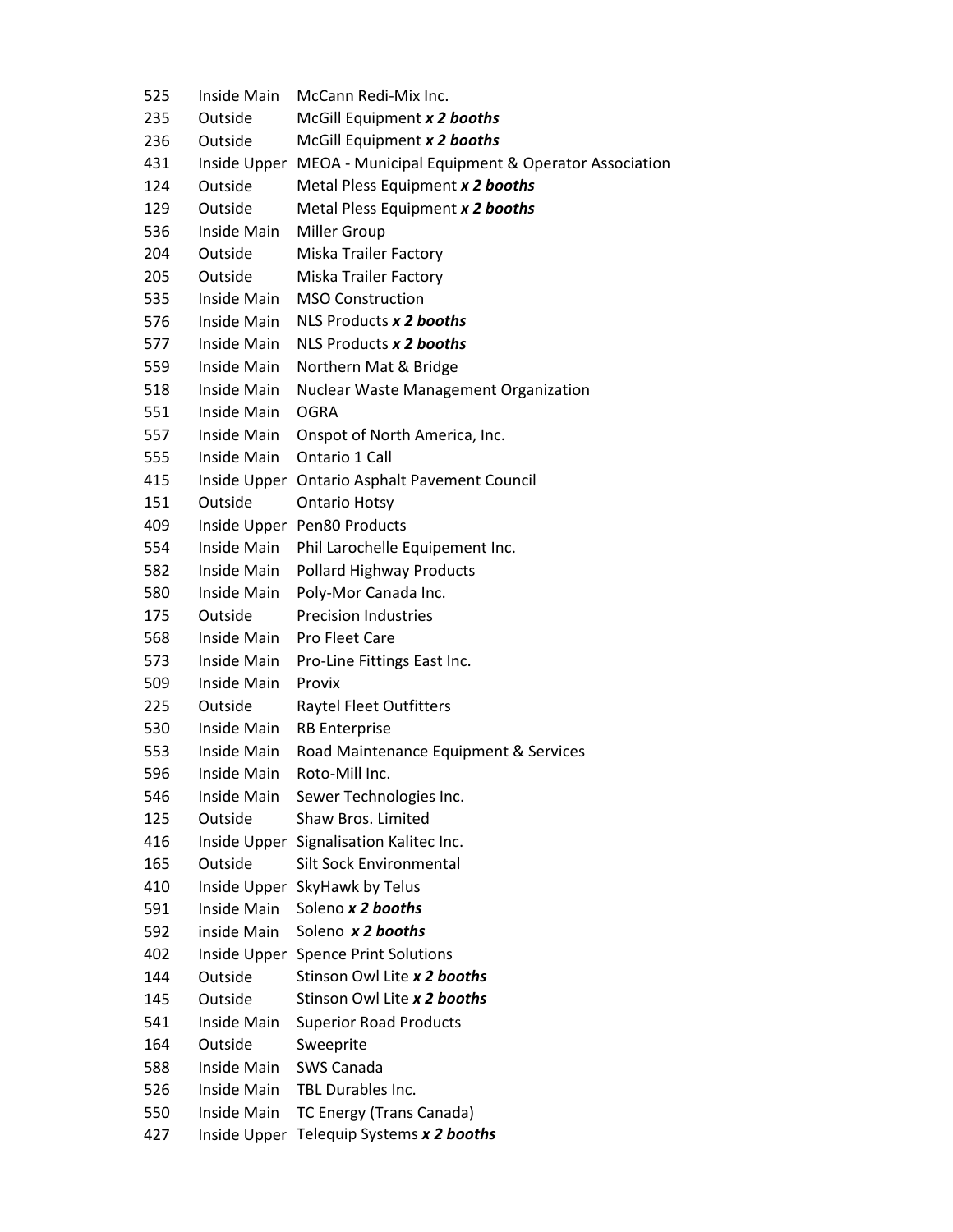| 428 |                               | Inside Upper Telequip Systems x 2 booths                             |
|-----|-------------------------------|----------------------------------------------------------------------|
| 157 | Outside                       | Tenco/RPM Tech x 4 booths                                            |
| 158 | Outside                       | Tenco/RPM Tech x 4 booths                                            |
| 166 | Outside                       | Tenco/RPM Tech x 4 booths                                            |
| 167 | Outside                       | Tenco/RPM Tech x 4 booths                                            |
| 532 | Inside Main                   | Terrafix Geosynthetics Inc.                                          |
| 163 | Outside                       | Terraplus Inc.                                                       |
| 531 | Inside Main                   | <b>Tiger Dam Flood Control</b>                                       |
| 563 | Inside Main                   | Tirecraft                                                            |
| 403 |                               | Inside Upper Titan Environmental Containment                         |
| 105 | Outside                       | Total Rentals x 4 booths                                             |
| 106 | Outside                       | Total Rentals x 4 booths                                             |
| 107 | Outside                       | Total Rentals x 4 booths                                             |
| 108 | Outside                       | Total Rentals x 4 booths                                             |
| 189 | Outside                       | Trackless Vehicles Ltd. x 3 booths                                   |
| 190 | Outside                       | Trackless Vehicles Ltd. x 3 booths                                   |
| 191 | Outside                       | Trackless Vehicles Ltd. x 3 booths                                   |
| 140 | Outside                       | Trackmatics Inc.                                                     |
| 400 |                               | Inside Upper Trade Show 2023 Committee                               |
| 141 | Outside                       | Tree Tech Inc. x 2 booths                                            |
| 142 | Outside                       | Tree Tech Inc. x 2 booths                                            |
| 574 | Inside Main                   | Trillium Municipal Supply Inc.                                       |
| 558 | Inside Main                   | Triple S. Industries                                                 |
| 412 | Inside Upper                  | <b>TRY Recycling</b>                                                 |
| 143 | Outside                       | <b>Turf Care Products Canada</b>                                     |
| 197 | Outside                       | Unavailable                                                          |
| 198 | Outside                       | Unavailable                                                          |
| 206 | Outside                       | Unavailable                                                          |
| 209 | Outside                       | Unavailable                                                          |
| 210 | Outside                       | Unavailable                                                          |
| 213 | Outside                       | Unavailable                                                          |
| 223 | Outside                       | Unavailable                                                          |
| 232 | Outside                       | Unavailable                                                          |
| 248 | Outside                       | Unavailable                                                          |
| 249 | Outside                       | Unavailable                                                          |
| 405 | Inside Upper                  | Unavailable                                                          |
| 434 | Inside Upper                  | Unavailable                                                          |
| 411 | Inside Upper                  | Uni-Bond Lighting                                                    |
| 549 | Inside Main                   | <b>United Rentals</b>                                                |
| 503 | Inside Main                   | United Rotary Brush Corp                                             |
| 216 | Outside                       | Valley Blades Limited x 6 booths                                     |
| 217 | Outside                       | Valley Blades Limited x 6 booths                                     |
| 218 | Outside                       | Valley Blades Limited x 6 booths                                     |
| 219 | Outside<br><b>Inside Main</b> | Valley Blades Limited x 6 booths                                     |
| 521 | Inside Main                   | Valley Blades Limited x 6 booths<br>Valley Blades Limited x 6 booths |
| 522 |                               |                                                                      |
| 127 | Outside                       | Viking Cives x 5 booths                                              |